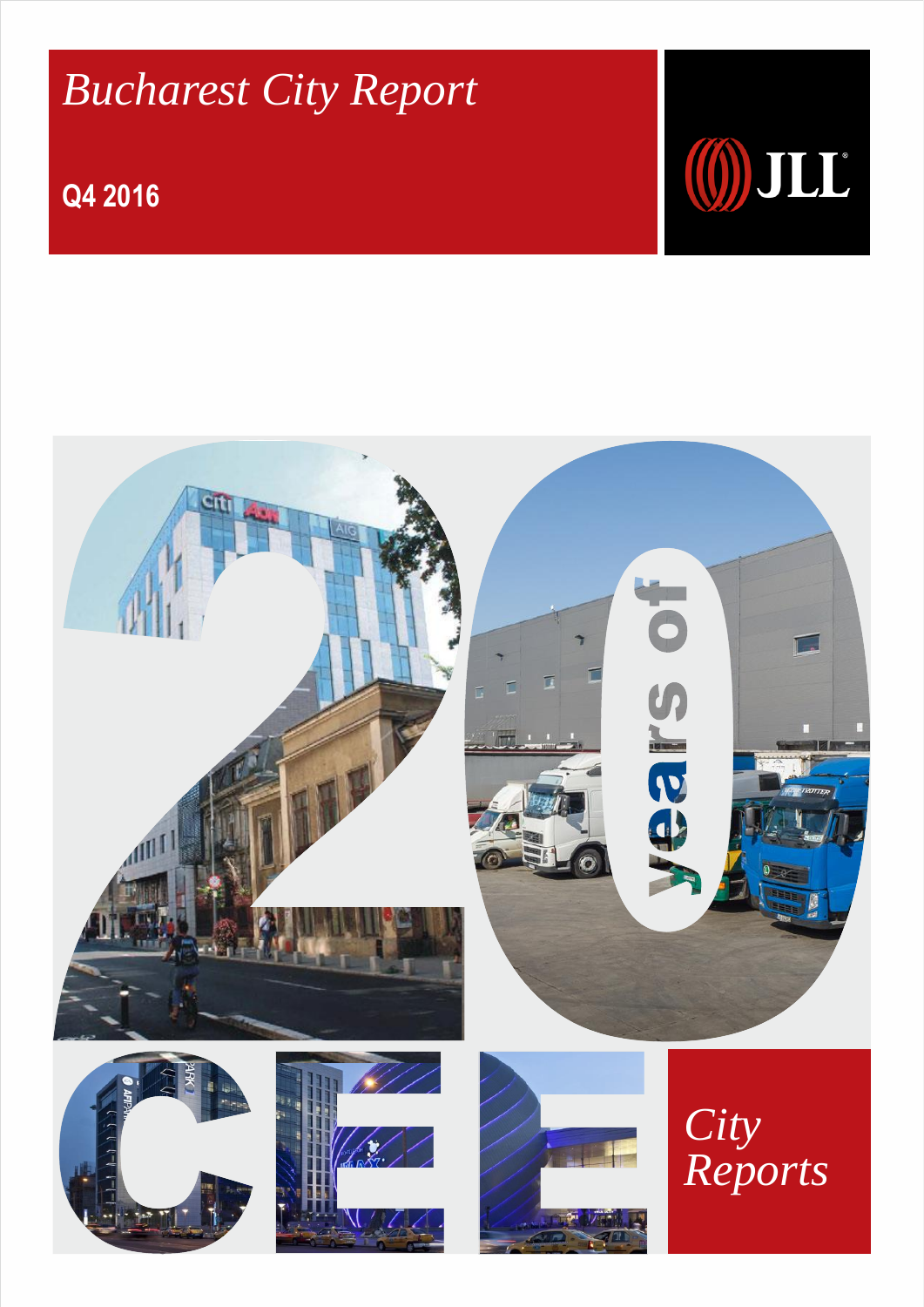# **ILL** *Economy & Investment*

### *Economy*



### *Investment Market*

The 2016 property investment volume for Romania totaled over €860 million, a value almost 30% higher than that registered in 2015 (€663 million). However, the number of transactions was slightly smaller, meaning that the average deal size increased.

Bucharest accounted for over 70% of the total investment volume, less than in 2015, showing that liquidity in secondary cities has somewhat improved. Market volumes were dominated by office transactions (45%), while retail and industrial accounted for close to 26% each.

The largest transaction registered in 2016 was the acquisition of 26.88% of Globalworth's shares by South African group Growthpoint for approximately €186 million. Globalworth is the largest owner of office space in Romania. The most notable retail transaction was the acquisition of Sibiu Shopping City by NEPI from ARGO for a total of €100 million, which represents the largest single asset deal outside of Bucharest since the economic crisis. In industrial, the largest deal was the acquisition of P3 Logistic Parks by GIC, the Singapore sovereign wealth fund, through the pan-European acquisition of P3.



### *Macroeconomic Overview*

Romania registered a GDP growth of 4.8% in the first nine months of 2016, the highest in the European Union, and on track for its  $6<sup>th</sup>$  consecutive year of growth. Retail sales, which registered the highest growth in the EU (13.5% in 2016, y-o-y), continue to be the main driver of the economy, fuelled by the increase in net average wages (14% y-o-y, reaching €481 in November 2016), however, coming form a low base.

The National Bank of Romania maintains its policy rate at a record low of 1.75%, supporting the growth momentum and remaining cautious of the uncertainty in Europe following the Brexit vote. The earliest move to gradually tighten the monetary policy is expected in the second half of 2017.

The FX rate has been very stable despite the recent turmoil across EU and United States, holding steady in the range of 4.3-4.55 Ron/Euro in the last 5 years. Romania is still aiming to join the Euro zone, but no clear date has been set after postponing the previous 2019 target. Moody's, Fitch and Standard & Poor's are unanimously assessing Romania as recommended for investment with a stable to positive perspective.

### *Investment Transactions Q4 2016*



| Property                           | <b>Price</b> | Seller           | <b>Buyer</b> |
|------------------------------------|--------------|------------------|--------------|
| 26.88% of Globalworth<br>Portfolio | €186 mil.    | Capital increase | Growthpoint  |
| P3 Logistic Park                   | Conf. P3     |                  | <b>GIC</b>   |
| <b>Metropolis Center</b>           | $€48$ mil    | Soravia          | PPF          |

### *Prime Yields Investment Trends*

2016 marked the entry of several new names on the Romanian real estate market, either through the purchase of regional platforms or, individual assets. Among them Logicor (Blackstone's European industrial division), GIC, PPF and Growthpoint.

Market fundamentals remain robust. Occupier demand is at record high levels in all market segments. Availability of quality product is increasing and there is significant yield spread between Romania and Poland or the Czech Republic. On the financing side, terms and conditions have improved significantly over the past year and becoming closer to what can be expected in the core CEE markets. Consequently, sentiment is strong, with transactions totaling approximately €630 million in different stages of negotiation.

Prime office yields are at 7.5%, prime retail yields at 7.25%, while prime industrial yields are at 9.00%. Yields for office and industrial are at the same level as 12 months ago, while retail yields have compressed by 25 bps over the year. In 2017, we expect further yield compression, particularly in industrial and mild compression in both offices and retail.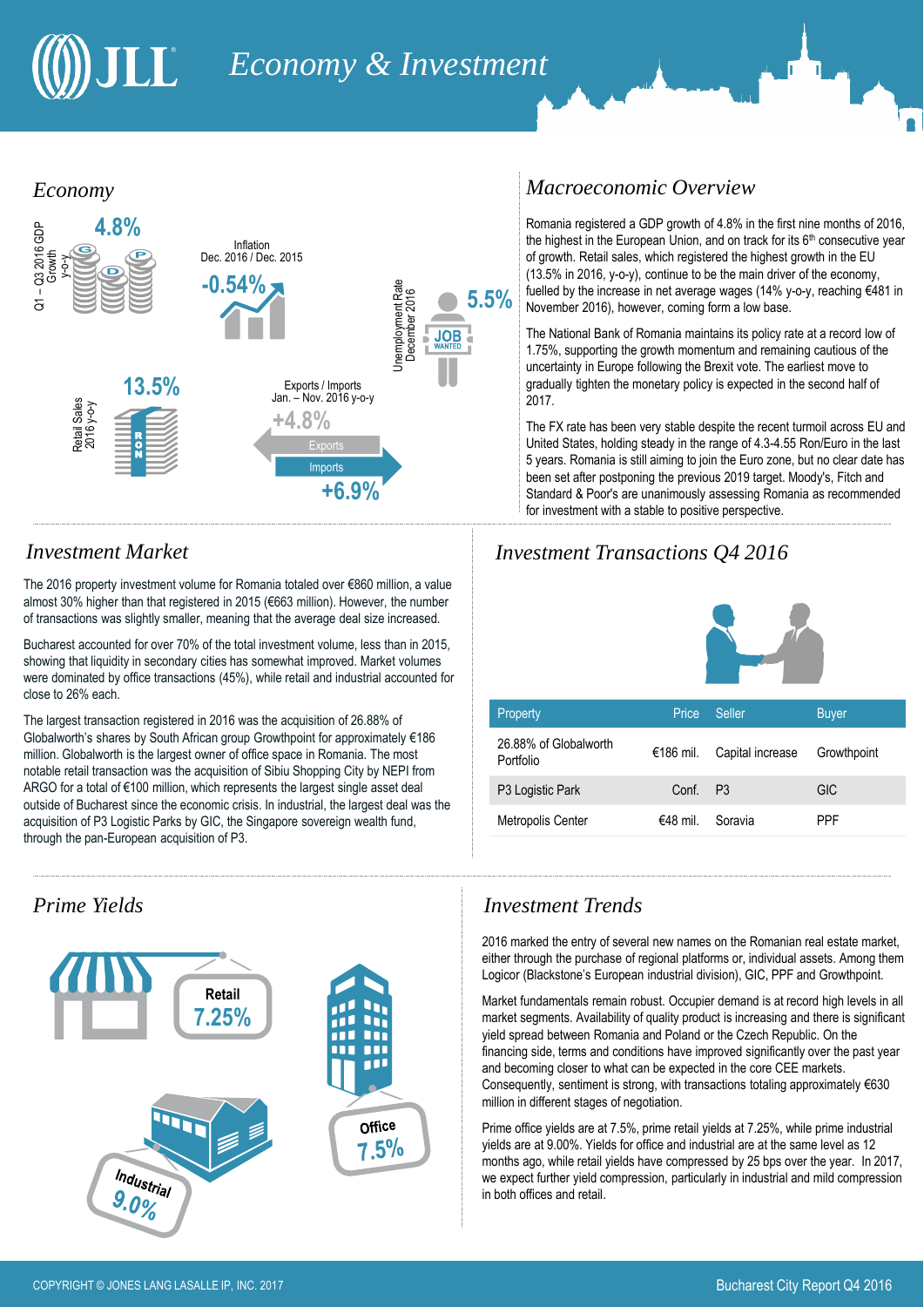# *Office Market*  $\begin{bmatrix} 1 \\ 1 \end{bmatrix}$

| Property                           | Submarket                    | Size (sq m) | Developer             |
|------------------------------------|------------------------------|-------------|-----------------------|
| <b>Hermes Business</b><br>Campus C | Dimitrie Pompeiu             | 29,500      | Atenor                |
| Oregon Park Ph.2                   | Floreasca Barbu<br>Vacarescu | 22,000      | <b>Portland Trust</b> |
| Metroffice                         | Dimitrie Pompeiu             | 20,000      | Immofinanz            |
| Prezan OB                          | <b>Center North</b>          | 5,900       | Town<br>Imobiliare    |



### *Q4 2016 Supply 2016 Take-up ('000 sq m)*



## *Rental Levels €/sq m/month Existing Stock / Deliveries ('000 sq m)*



## *Q4 2016 Key Transactions Demand & Vacancy*

| Occupier      | <b>Building</b>                          | Contract<br><b>Type</b> | Deal Size<br>$(sq \, m)$ |
|---------------|------------------------------------------|-------------------------|--------------------------|
| Renault       | <b>Renault Office</b><br><b>Building</b> | Pre-lease               | 47,500                   |
| Confidential  | Metroffice                               | New lease               | 7,500                    |
| Confidential  | Oregon Park                              | New lease               | 6,500                    |
| Coca Cola     | <b>Global City</b>                       | Renewal                 | 5,000                    |
| Deutsche Bank | <b>BOB</b>                               | New lease               | 4,300                    |
| <b>GM</b>     | Green Court<br>Building C                | New lease               | 4,259                    |

Demand in Bucharest in 2016 reached an all time record level of 364,000 sq m, a 46% growth when compared to 2015. Net take-up (new leases and extensions) reached approximately 155,000 sq m, a 42% increase when compared with 2015.

IT&C and BPO companies were the most active in terms of leases, followed by automotive and professional services companies. The Center-West and West sub-markets attracted close to 37% of the total take-up followed by the northern area of Bucharest (Floreasca Barbu Vacarescu and Dimitrie Pompeiu) which together attracted close to 31% of the total take-up.

Vacancy in Bucharest increased over the year to 13.5%, 20 bps above the level of Q4 2015. This is mainly due to the large volume of new supply which was only partially pre-let. Vacancy is expected to remain relatively stable in 2017, as the supply will most likely be covered by new demand. Approximately 184,000 sq m are announced to be completed by the end of 2017.

Vacancy rates continue to be uneven between sub-markets, which is also reflected in the evolution of rental levels.

## COPYRIGHT © JONES LANG LASALLE IP, INC. 2017  $office \bm{finder}$  . To Bucharest City Report Q4 2016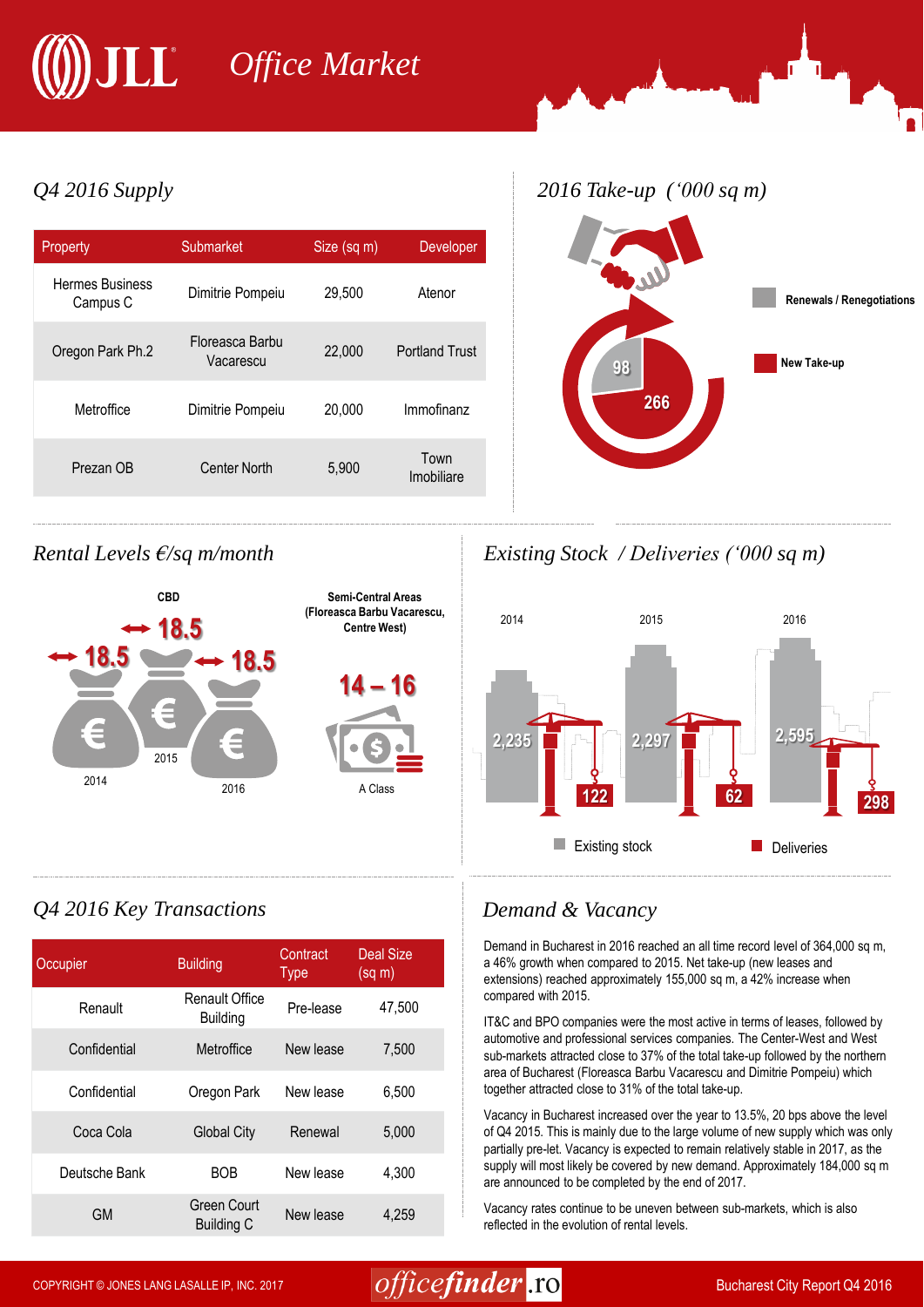# *Retail Market*

### *Bucharest Stock & Supply('000 sq m) Romanian Supply and Pipeline*



### *Prime Rents\* (€/sq m/month) & Evolution q-o-q*



\* *Prime rent represents the top open market net rent that could be expected for a prime position shop in a dominant shopping centre and for units of around 100 sq m*

## *2017 Pipeline (selection) Occupier Market*

| Property                          | <b>Market</b>     | Developer              | <b>Type</b> | <b>Size</b><br>(sq m) |
|-----------------------------------|-------------------|------------------------|-------------|-----------------------|
| Ramnicu Valcea<br>Mall            | Ramnicu<br>Valcea | <b>NFPI</b>            | New Project | 28,000                |
| <b>Shopping City</b><br>Galati    | Galati            | <b>NFPI</b>            | Extension   | 21,000                |
| <b>Shopping City</b><br>Satu Mare | Satu Mare         | <b>NFPI</b>            | New Project | 17,400                |
| <b>Bistrita Retail Park</b>       | <b>Bistrita</b>   | Element<br>Development | New Project | 15,000                |

Five new shopping centers and several extensions were completed in 2016 in Romania, bringing over 235,000 sq m of retail space to the market. New projects accounted for 75% of the supply, the remainder being extensions and refurbishments of older assets.

The largest projects delivered include ParkLake (67,000 sq m GLA), developed by Sonae Sierra and Caellum Development in the east of Bucharest, Shopping City Timisoara (56,800 sq m GLA), Shopping City Piatra Neamt (27,900 sq m GLA), both developed by NEPI, Veranda Mall (25,000 sq m GLA) inaugurated by Prodplast Imobiliare in Bucharest and Mercur Craiova of SIF Oltenia.

The most active developer was NEPI, the largest owner of retail space in Romania, which accounted for almost 46% of the total new supply.

Developers have announced approximately 150,000 sq m of retail space to be delivered by the end of 2017, supported by the strong growth of retail sales and consumer confidence.

*Total Retail Stock Density in the Greater Bucharest Area*

> **486 sq m** per 1,000 inhabitants WIU V

According to the National Institute of Statistics, 2016 retail sales grew by an impressive 13.5% when compared with 2015, by far the highest growth of the European Union. This, combined with the strong consumer confidence, encouraged retailers to expand. Bucharest is clearly the most attractive retail destination in Romania due to its large population and the significantly higher spending power than in the rest of the country.

Between 2014 and 2016, the number of international retailers entering the Romanian market started to pick-up with over 60 new brands coming to the market. Among them, important names such as Pepco, Debenhams, Forever 21, Sportisimo, Jumbo, Tally Weijl and COS. Several strong international brands with a direct presence in Romania have been aggressively expanding, eager to take advantage of the favourable commercial conditions and to gain market share. The low to mid-market retailers try to cover most of the market from a geographical point of view, while mid to up-market brands are very selective and are only looking at prime centres in Bucharest and main secondary cities and are therefore opening fewer new units.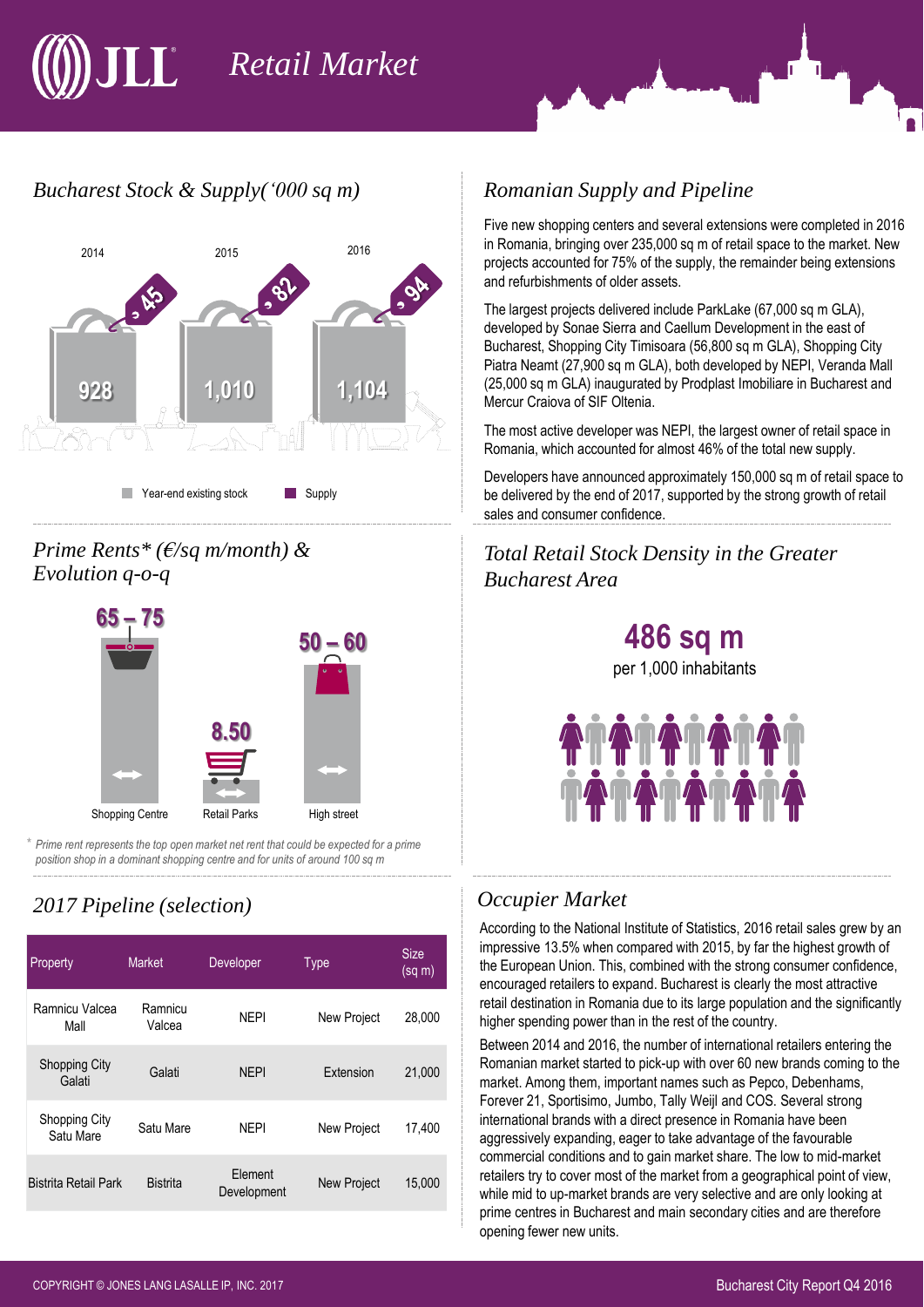# *Industrial Market*

### *Stock - Romania / Bucharest (million sq m)*



## *Romanian Supply and Pipeline*

Approximately 330,000 sq m of competitive industrial/logistics space was delivered in 2016 in Romania, with approximately 196,000 sq m being completed in Bucharest. The supply included among others, the 90,000 sq m speculative extension of P3 Logistics Park in Bucharest, the new 45,000 sq m Log Center Mogosoaia and the 30,000 sq m extension of CTPark Bucharest West.

Another 340,000 sq m has been announced to be delivered until the end of 2017, as developers are encouraged by the low vacancy and record demand to further expand their existing parks or to start new projects. The largest projects scheduled to be completed this year are the 60,000 sq m extension of CTPark Bucharest West, the 60,000 sq m extension of P3 Logistic Park and the new 38,000 sq m new project of WDP in Otopeni.

Concentration of the industrial real estate market in Romania is still very low from a CEE perspective, with the largest player having just over a 20% market share (CTP ).

*2016 Take-up ('000 sq m)*

**351**

**103**



### *Q4 2016 Key Transactions*

| Tenant       | Property                  | <b>Size</b><br>(sq. m) | Sector / Industry |
|--------------|---------------------------|------------------------|-------------------|
| Confidential | Confidential km. 23       | 32,000                 | E-commerce        |
| Decathlon    | <b>WDP Park Otopeni</b>   | 28,000                 | Retail            |
| Valeo        | Timisoara Airport<br>Park | 13,500                 | Automotive        |
| Autonet      | <b>MLP</b>                | 12,500                 | Logistics         |
| Profi        | WDP Cluj                  | 11,500                 | Retail            |

## *Split of 2016 Take-up by City*



## COPYRIGHT © JONES LANG LASALLE IP, INC. 2017  $\emph{warehouse}$  , to bucharest City Report Q4 2016

<sup>2014</sup> **3.6 – 4.0**

2015  $\Box$ :::::: 3.5 - 4.0

<sup>2016</sup> **3.5 – 4.1**

Renewals / Renegotiations **Net Take-up**